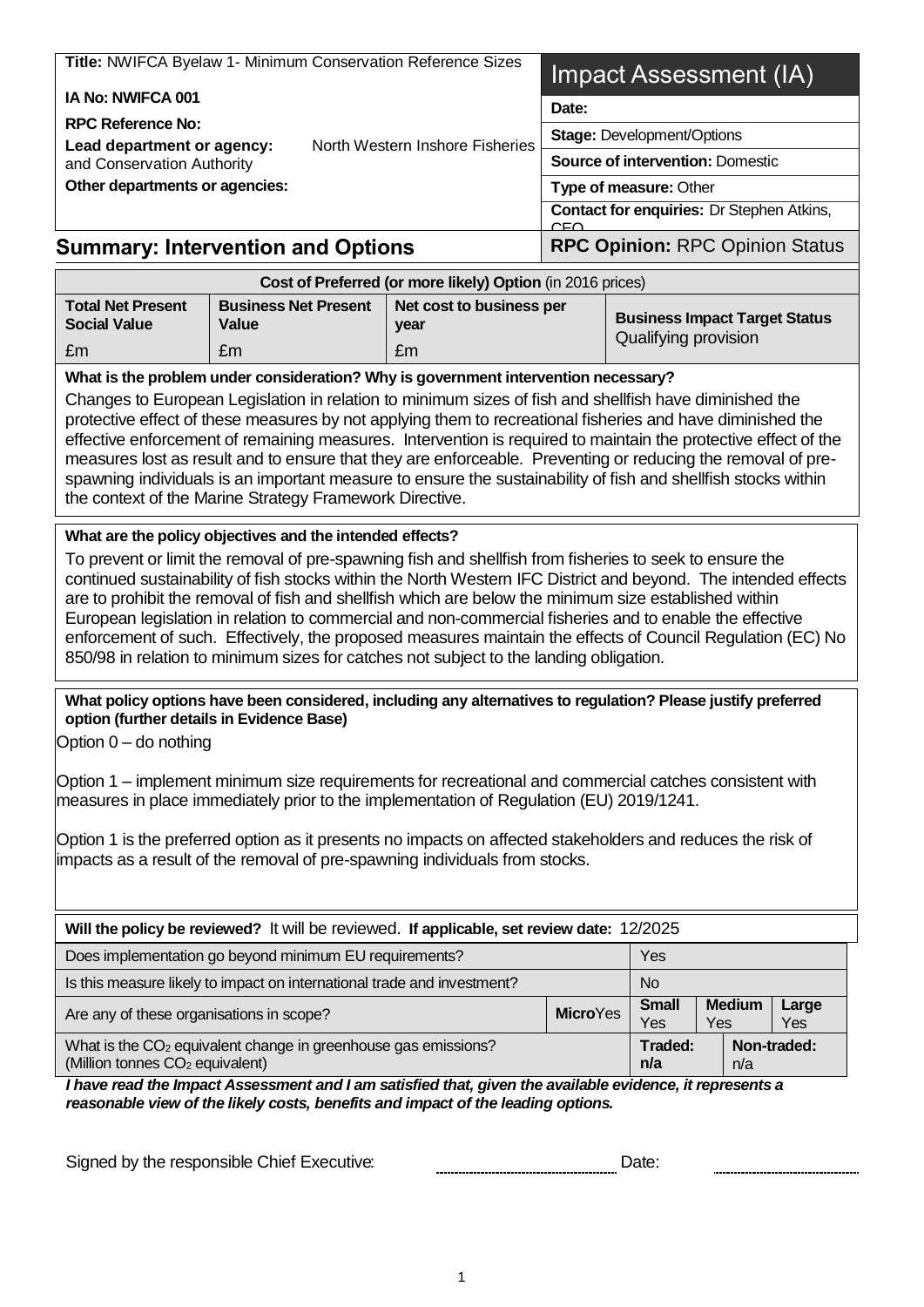# **Summary: Analysis & Evidence** Policy Option 1

**Description:** 

#### **FULL ECONOMIC ASSESSMENT**

| <b>Price Base</b><br><b>PV Base</b>                                                                                                                                                                                                                                                                                                                                                                                                                                               |                                                                                                                      | <b>Time Period</b> |                                                                        | Net Benefit (Present Value (PV)) (£m) |                       |                                                              |                                         |
|-----------------------------------------------------------------------------------------------------------------------------------------------------------------------------------------------------------------------------------------------------------------------------------------------------------------------------------------------------------------------------------------------------------------------------------------------------------------------------------|----------------------------------------------------------------------------------------------------------------------|--------------------|------------------------------------------------------------------------|---------------------------------------|-----------------------|--------------------------------------------------------------|-----------------------------------------|
| Year n/a                                                                                                                                                                                                                                                                                                                                                                                                                                                                          | Year n/a                                                                                                             |                    | Years n/a                                                              | Low: Optional                         | <b>High: Optional</b> |                                                              | <b>Best Estimate: 0</b>                 |
| COSTS (£m)                                                                                                                                                                                                                                                                                                                                                                                                                                                                        | <b>Total Transition</b><br><b>Average Annual</b><br>(Constant Price)<br>(excl. Transition) (Constant Price)<br>Years |                    | <b>Total Cost</b><br>(Present Value)                                   |                                       |                       |                                                              |                                         |
| Low                                                                                                                                                                                                                                                                                                                                                                                                                                                                               |                                                                                                                      |                    | Optional                                                               |                                       |                       | Optional                                                     | Optional                                |
| High                                                                                                                                                                                                                                                                                                                                                                                                                                                                              |                                                                                                                      |                    | Optional                                                               |                                       |                       | Optional                                                     | <b>Optional</b>                         |
| <b>Best Estimate</b>                                                                                                                                                                                                                                                                                                                                                                                                                                                              |                                                                                                                      |                    | 0                                                                      |                                       |                       | $\mathbf 0$                                                  | $\bf{0}$                                |
|                                                                                                                                                                                                                                                                                                                                                                                                                                                                                   |                                                                                                                      |                    | Description and scale of key monetised costs by 'main affected groups' |                                       |                       |                                                              |                                         |
|                                                                                                                                                                                                                                                                                                                                                                                                                                                                                   | No monetised costs are identified                                                                                    |                    |                                                                        |                                       |                       |                                                              |                                         |
|                                                                                                                                                                                                                                                                                                                                                                                                                                                                                   |                                                                                                                      |                    | Other key non-monetised costs by 'main affected groups'                |                                       |                       |                                                              |                                         |
| No non-monetised costs are identified                                                                                                                                                                                                                                                                                                                                                                                                                                             |                                                                                                                      |                    |                                                                        |                                       |                       |                                                              |                                         |
| <b>BENEFITS (£m)</b>                                                                                                                                                                                                                                                                                                                                                                                                                                                              |                                                                                                                      |                    | <b>Total Transition</b><br>(Constant Price)                            | Years                                 |                       | <b>Average Annual</b><br>(excl. Transition) (Constant Price) | <b>Total Benefit</b><br>(Present Value) |
| Low                                                                                                                                                                                                                                                                                                                                                                                                                                                                               |                                                                                                                      |                    | Optional                                                               |                                       |                       | Optional                                                     | Optional                                |
| High                                                                                                                                                                                                                                                                                                                                                                                                                                                                              |                                                                                                                      |                    | Optional                                                               |                                       |                       | Optional                                                     | Optional                                |
| <b>Best Estimate</b>                                                                                                                                                                                                                                                                                                                                                                                                                                                              |                                                                                                                      |                    | 0                                                                      |                                       |                       | $\boldsymbol{0}$                                             | $\bf{0}$                                |
| Description and scale of key monetised benefits by 'main affected groups'<br>No monetised benefits are identified                                                                                                                                                                                                                                                                                                                                                                 |                                                                                                                      |                    |                                                                        |                                       |                       |                                                              |                                         |
| Other key non-monetised benefits by 'main affected groups'<br>Preventing or limiting the removal of pre-spawning fish and shellfish from stocks will have a beneficial impact<br>on overall stock sustainability with beneficial implications on associated commercial (direct benefit) and non-<br>commercial (indirect benefit) catches. In addition, protection of pre-spawning individuals is in keeping with<br>the requirements of the Marine Strategy framework Directive. |                                                                                                                      |                    |                                                                        |                                       |                       |                                                              |                                         |
|                                                                                                                                                                                                                                                                                                                                                                                                                                                                                   | Key assumptions/sensitivities/risks<br>Discount rate (%)                                                             |                    |                                                                        |                                       |                       |                                                              |                                         |
| Effects of the proposed measures are in keeping with and have no additional effects of the associated<br>requirements of Council Regulation (EC) No 850/98. Minimum sizes established in EU legislation are<br>appropriate and have a protective effect.                                                                                                                                                                                                                          |                                                                                                                      |                    |                                                                        |                                       |                       |                                                              |                                         |

#### **BUSINESS ASSESSMENT (Option 1)**

|        | Direct impact on business (Equivalent Annual) £m: |          | Score for Business Impact Target (qualifying |
|--------|---------------------------------------------------|----------|----------------------------------------------|
| Costs: | <b>Benefits: 0</b>                                | Net: $0$ | provisions only) £m:0                        |
|        |                                                   |          |                                              |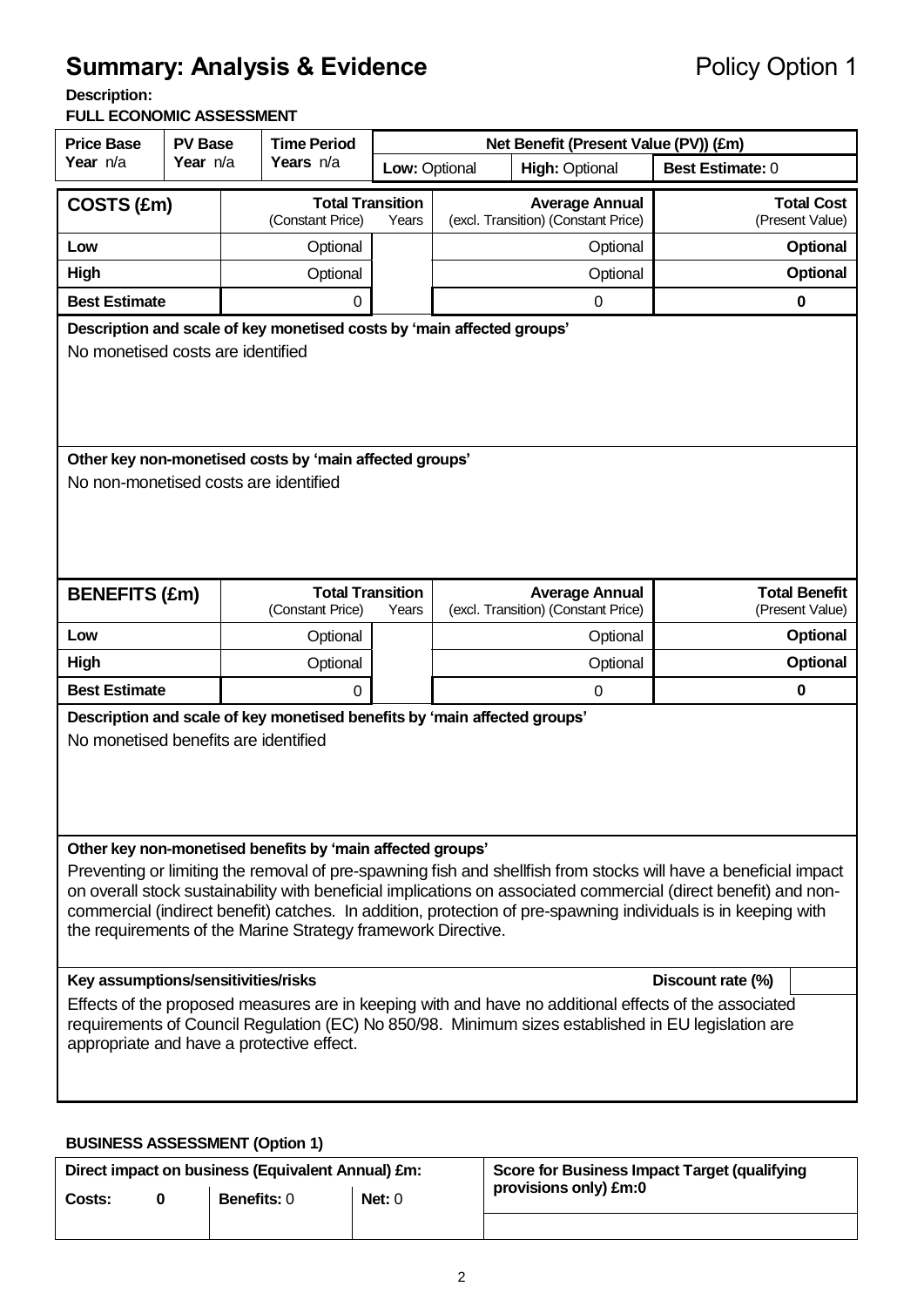# **Evidence Base**

### **Problem under consideration**

Regulation (EU) 2019/1241<sup>1</sup> was published by the European Union on 25 July 2019. These regulations deal broadly with managing fishers, applying an eco-system approach as well as providing for 'regional' management of fisheries across Europe. The intentions of this legislation come from reformed Common Fisheries Policy. Importantly, these regulations revoke and replace the measures implemented through 850/98. Officers have identified some key differences in the legislation compared to 850/98 which have also been confirmed by an independent legal advisor:

- Establishes that the MCRS apply only in relation to commercial fishing;
- Removes the prohibition on the transhipping, landing, transporting, storing, selling and displaying or offering for sale undersize marine organisms;

As a result, IFCA's powers will be significantly diminished. There will be no effective IFCA enforcement regime in respect of undersized fish for recreational anglers and no enforcement in respect of trans-shipment, landing, transporting, storing, displaying and offering for sale. This would cause enforcement issues in circumstances where there is insufficient evidence to demonstrate retention on board a vessel, and it would be almost impossible to enforce against end users such as restaurants and wet fish shops, transport companies, and processors found with fish which are outside the landing obligation below the MCRS.

#### **Rationale for intervention**

#### *The importance of minimum sizes*

The removal of fish only once they have reached a minimum size (usually related to a breeding size) is a common fisheries management measure used around the world<sup>2,3</sup>. . As a management measure it is relatively cheap, simple and effective to apply and easy for fishers to understand why this is used as a management measure.

There has been a move away from managing fisheries using a minimum size regime which requires commercial fishers to discard dead, undersize fish. This is set out in the reformed common fisheries policy and implemented through 1380/2013 as the 'landing obligation'. The landing obligation removes the incentive to catch undersize fish through requiring that they are landed and counted against quota but crucially that they are not sold for human consumption. The landing obligation applies to finfish rather than shellfish (crustacea, molluscs) as a reflection of their high incidental mortality – i.e. large percentages of finfish perish after being caught regardless of their being returned to the sea. Enforcement activity of minimum sizes in relation to crustacea and molluscs are important aspects of North Western IFCA's compliance regime and in relation to the crab and lobster fisheries on the Cumbrian Coast and whelk fisheries throughout the district.

In addition, the landing obligation does not apply to recreational fishing activity. As such, maintaining the disincentive to take and retain undersize marine organisms relies solely on the enforcement of a minimum size by prohibiting their removal. It is also worth noting that rod and line fishers (the primary recreational fishery) generally have higher survivability than other commercial fishing gears (e.g. trawls, static nets etc.) increasing the effectiveness of a minimum size as a management tool.

l

<sup>1</sup> <https://eur-lex.europa.eu/legal-content/EN/TXT/?uri=CELEX%3A32019R1241>

<sup>&</sup>lt;sup>2</sup> 1New South Wales Recreational Saltwater Fishing Guide. (2018) NSW Department of Primary Industries. ISBN web 978-1-76058-242-5 <sup>3</sup> 2FLORIDA SALTWATER RECREATIONAL 2019. FISHING REGULATIONS. Florida Fish and Wildlife Conservation Commission. Issued: Jan. 1, 2019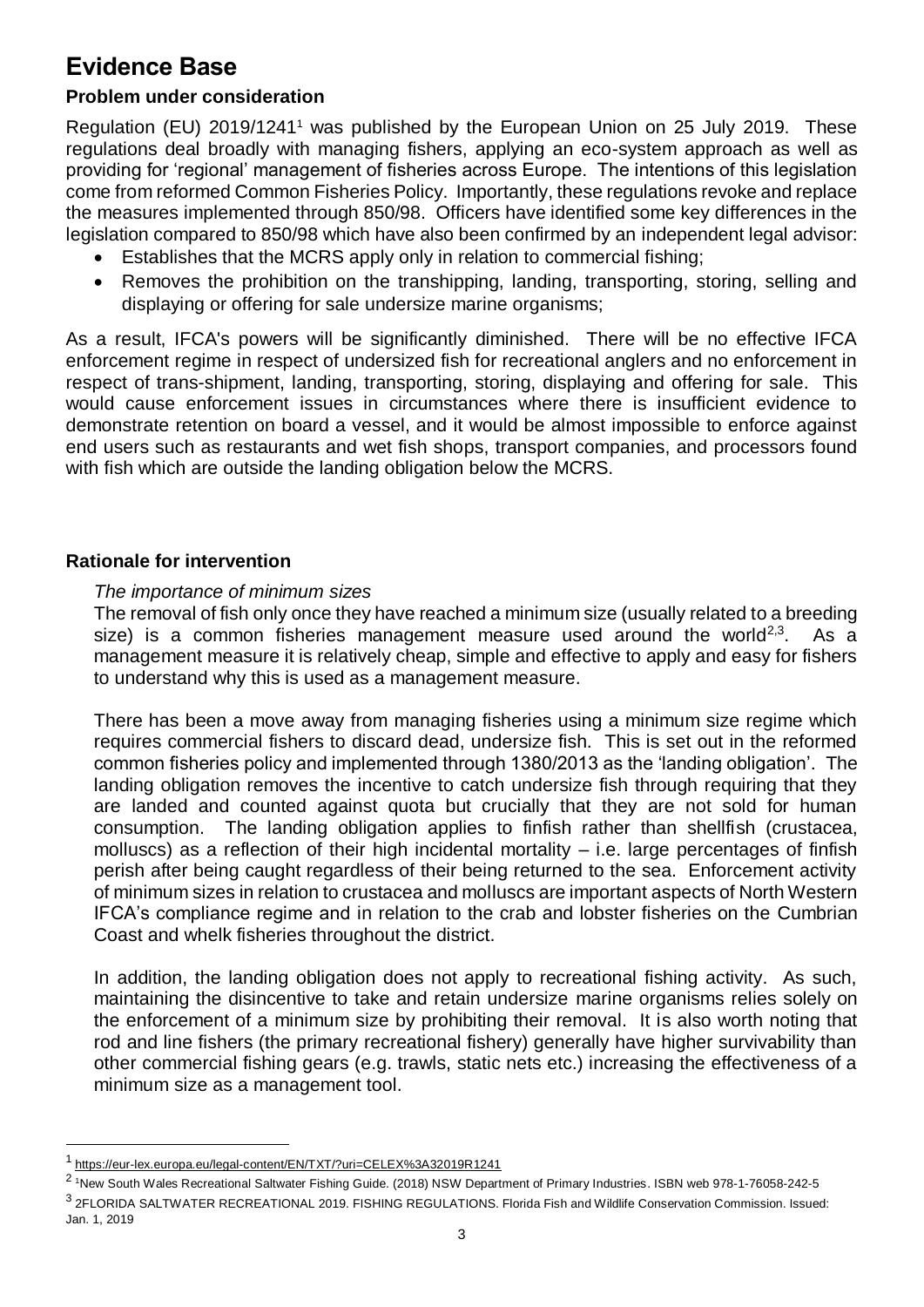The loss of the ability to enforce minimum sizes would significantly diminish North Western IFCA's ability to meet its obligations under the Marine and Coastal Access Act 2009 and the Marine Strategy Framework Directive i.e. long-term, sustainable fisheries.

A proposed byelaw is considered the most effect way of achieving this because the use of MMO cross-warrants will enable only the enforcement of minimum sizes through 1380/2013 which significantly diminishes the effectiveness of the enforcement of minimum sizes and would not apply to recreational fishing.

It should be noted that the proposed measures are not intended to conflict with the landing obligation – paragraph 2 of the proposed byelaw applies the prohibition in paragraph 3 (of removing undersize fish etc.) only to catches where the landing obligation doesn't apply.

#### *Importance of MCRS in relation to recreational fisheries*

Unfortunately, accurate national or regional information about angling activity around the coast and at sea is relatively sparse. Sea Angling 2012<sup>4</sup> was established to find out how many people go sea angling in England, how much they catch, how much is released, and the economic and social value of sea angling. The surveys also met UK obligations under European law to estimate recreational catches of several species including bass and cod. However, recreational fishing covers more broadly all non-commercial fishing which includes some traditional netting and potting activities to catch fish and shellfish for personal consumption which are not covered by the Angling 2012 survey.

Within Sea Angling 2012,data were collected from over 11,000 sea anglers in England through an Office of National Statistics (ONS) household survey, face-to-face interviews with anglers by Inshore Fisheries and Conservation Authorities (IFCA), catch diaries and online surveys. The findings give a good national overview of the English angling sector and give a good indication of the amount of annual fishing effort. More up-to-date feedback from the recreational fishing sector suggests that there has been a steady decline in angling numbers since 2012. A summary of the results is set out below:

- The surveys estimated there are 884,000 sea anglers in England, with 2% of all adults going sea angling. These anglers make a significant contribution to the economy - in 2012, sea anglers' resident in England spent £1.23billion on the sport, equivalent to £831million direct spend once imports and taxes had been excluded.
- This supported 10,400 full-time equivalent jobs and almost £360 million of gross value added (GVA). Taking indirect and induced effects into account, sea angling supported £2.1billion of total spending, a total of over 23,600 jobs, and almost £980 million of GVA. Angling 2012
- Almost 4 million days of sea angling were recorded over the year.

l

- Shore fishing was the most common type of sea angling almost 3 million angler-days compared with 1 million for private or rented boats and 0.1 million on charter boats.
- Anglers had most success on charter boats, catching 10 fish per day on average compared with around 5 from private boats and only 2 from the shore.

<sup>4</sup> Armstrong M., Brown A., Hargreaves J., Hyder K., Pilgrim-Morrison S., Munday M., Proctor S., Roberts A. & Williamson K. (2012) Sea Angling 2012 – a survey of recreational sea angling activity and economic value in England. Defra - contract MF1221.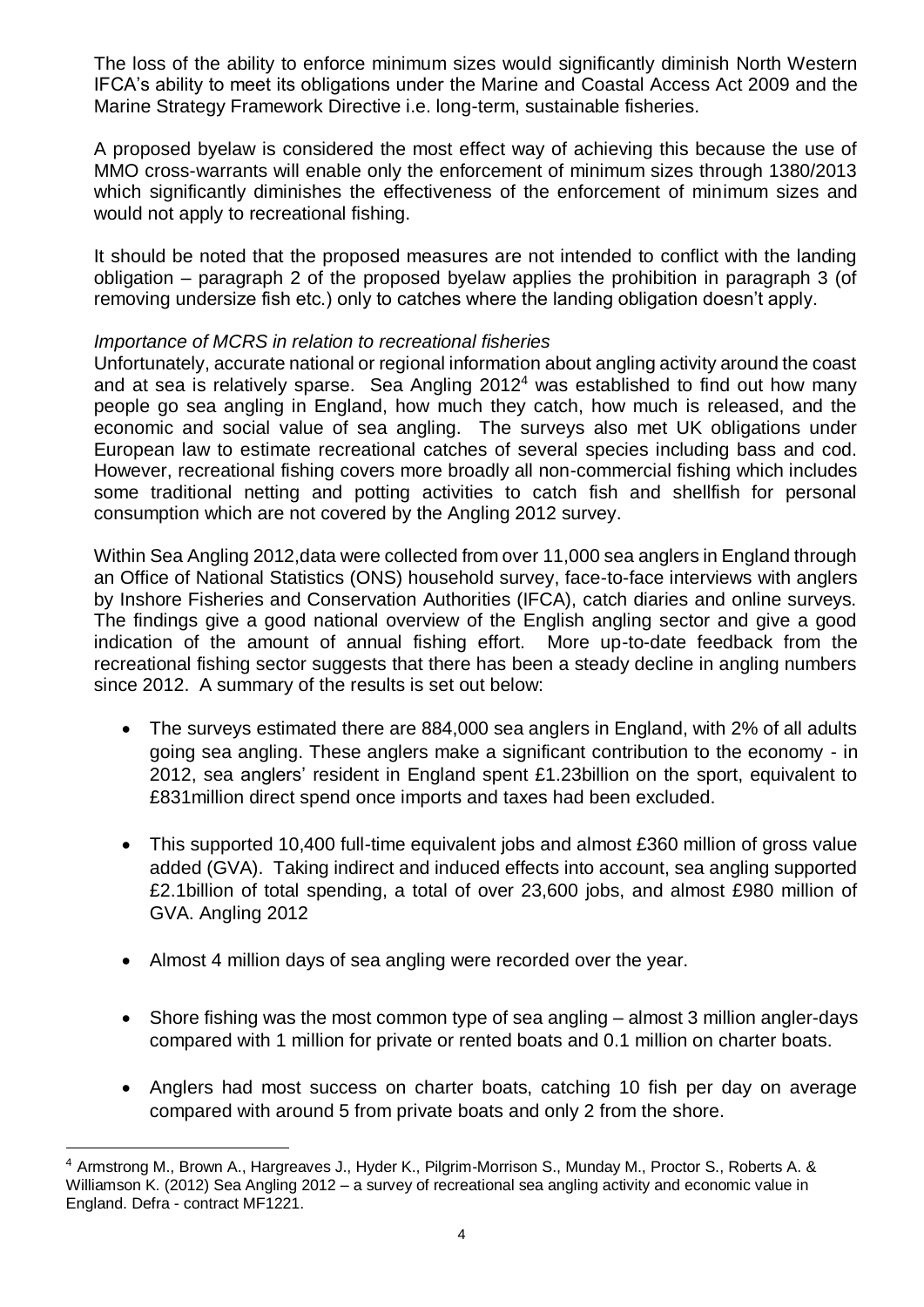The most common species caught, by number, were mackerel and whiting, (below).



 Shore anglers released around 75% of the fish caught, many of which were undersized, and boat anglers released around 50% of their fish.

There are consistent recreational shellfish fisheries in the NWIFCA District which limit effort through maximum pots and the number taken per day Minimum size regulations help manage this activity. Such activities were not captured within the Sea Angling 2012 survey but are known to occur.

In addition, there is potential for the removal of locally significant amounts of pre-spawning fish and shellfish via non-commercial fishing which operates using nets. Such fishing gear is similar if not the same as used by commercial operators and as such can have as significant an impact, particularly in relation to targeting fish within spawning or nursery areas (such as estuaries and rivers) where, due to shoaling behaviours and narrow windows of migration out to sea, large proportions of a local population can be targeted and captured with a single well placed net. There are regulatory byelaws to manage certain effort and limit fishing in upper estuarine areas but enforcement officers have in the past still encountered issues with MCRS.

The importance of minimum sizes is also recognised by the recreational angling community. *Angling Trust website<sup>5</sup> (19/7/19)*

*"Minimum landing sizes are used all over the World and are just one of a number of tools used to manage fish stocks. However, as a common-sense approach to conservation and an easy concept to understand (protecting immature fish) they have become particularly favoured by recreational anglers with an interest in conservation and sustainable management of fish stocks."*

*"The angling Trust encourages all anglers to Give Fish A chance and apply voluntary minimum retention sizes which exceed the EU's and allow all fish retained the chance to have bred at least once."*

l <sup>5</sup> <https://www.anglingtrust.net/page.asp?section=163>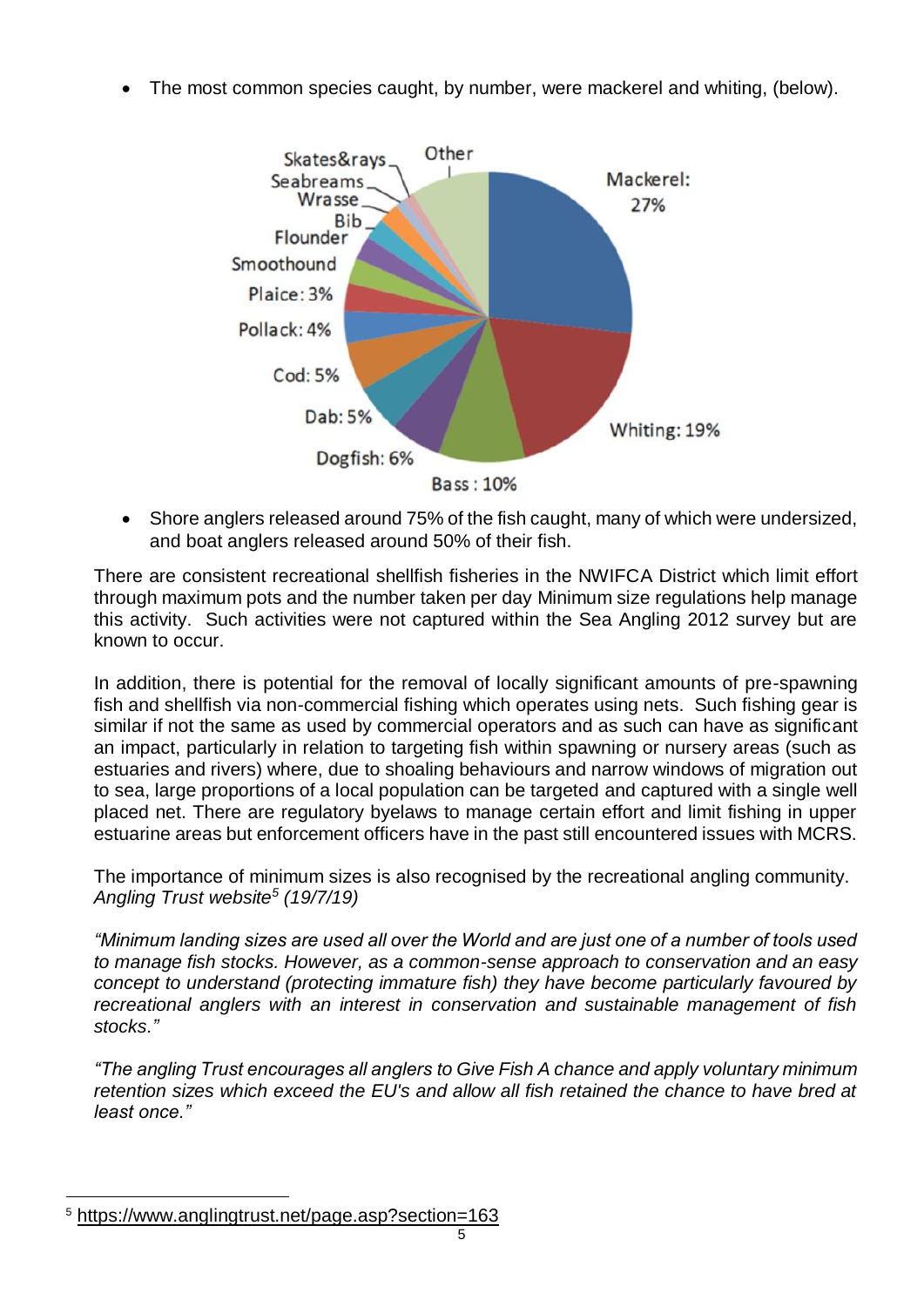The minimum size legislation also applies to a long list of molluscs and crustacea including, whelks, edible crabs, lobsters and several clam species.

#### *Effective enforcement of MCRS*

The new regulations require only that catch of marine organisms below the MCRS '*shall not*  be retained on board, but shall be returned immediately to the sea<sup>'6</sup>. Notwithstanding that this effectively rules out its application to fishing from shore (including what may be commercial fishing), it also removes the prohibition on the transhipping, landing, transporting, storing, selling and displaying or offering for sale undersize marine organisms. This would cause enforcement issues in circumstances where there is insufficient evidence to demonstrate retention on board a vessel and would make it is almost impossible to enforce against endusers such as restaurants and wet fish shops, transport companies, and processors found with fish which are outside the landing obligation below the MCRS.

Catch inspections typically take place on quaysides as vessels are landing. However, market inspections, inspection on stalls or fish shops and inspections of catch loaded into vehicles or in the process of being loaded are also an important part of the compliance regime and has encouraged best practice.

The protective effect and effectiveness of enforcement of minimum sizes are therefore greatly diminished by the new regulations.

#### *Application to all species for which MCRS applies and which are landed within the North Western IFC District*

The proposed byelaw seeks to replicate the protective effect in place under Council Regulation (EC) No 850/98 and revoke old measures which were contradictory to having consistency of MCRS across the District. To this end, the byelaw applies to species which have an MCRS and are evidenced to have been landed within the North Western IFC District. This is determined using the Marine Management Organisation landing dataset 2010 to 2018 (inclusive).

Whilst the level of risk is likely to vary between species, the previous regime had a level of protective effect on all species. The impacts of recreational fishing are relatively unknown on a species by species basis. It is considered reasonable to maintain the current protective effect for species which are fished within the district as a reflection of this uncertainty and the precautionary approach advocated through the Common Fisheries Policy.

l

<sup>6&</sup>lt;br><sup>6</sup> Article 15(12) 1380/2013<https://eur-lex.europa.eu/legal-content/EN/TXT/?uri=CELEX%3A32013R1380>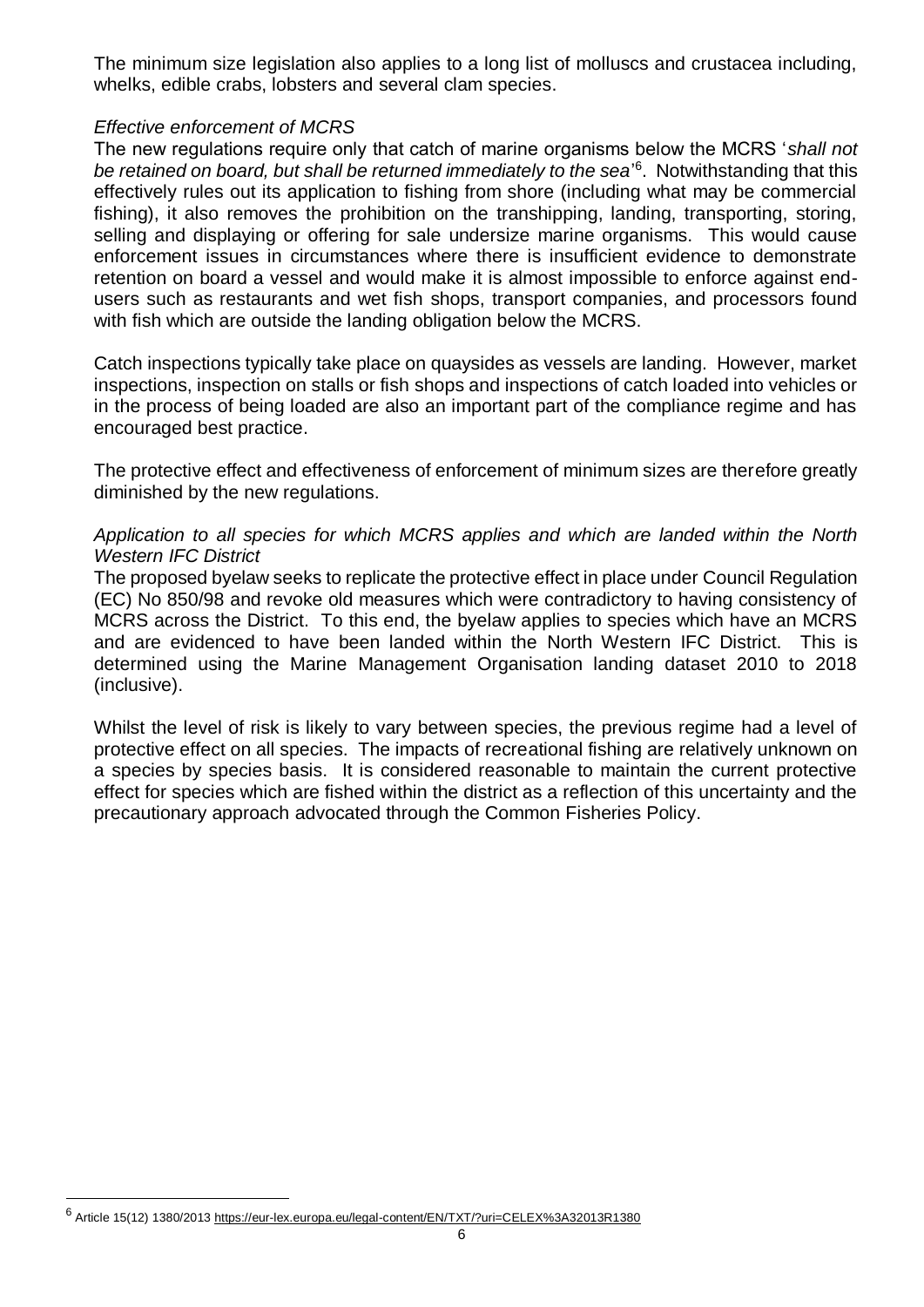## **Policy objective**

The objective of the regulatory intervention is to limit or prevent the removal of pre-spawning individuals from populations of fish and shellfish caught within the North Western IFCA district.

To achieve this, the proposed regulatory intervention will do the following:

- Prohibit the removal of fish and shellfish below a size which is considered to represent a 'mature' fish or shellfish which is likely to have spawned;
- Apply the above prohibition in relation to commercial and non-commercial fishing activity;
- Apply the prohibition to the retaining on board, transhipping, landing, transporting, storing, selling, displaying or offering for sale, any of the species named in the byelaw which are undersize to enable the effective enforcement of the minimum size;
- Require shellfish to be landed 'whole' except for *Nephrops norwegicus* to enable effective enforcement of the minimum sizes;
- Apply an exemption in relation to certain small pelagic species to permit 10% of catch to be undersize;
- Apply an exemption in relation to catch subject to the landing obligation (Regulation (EU) No 1380/2013).

The measures are intended to replicate the related measures within Council Regulation (EC) No 850/98 for all catches not subject to the landing obligation and such as they applied immediately prior to the implementation of Regulation (EU) 1240/2019.

#### **Description of options considered (including status-quo)**

Two options were considered:

- Option 0 Do Nothing: Regulation (EU) 1240/2019 had the effect of changing minimum fish and shellfish size provisions as they had been under Council Regulation (EC) No 850/98. In particular, the amended provisions do not apply to non-commercial fishers or fishers operating from unpowered vessels and remove the prohibition on transhipping, landing, transporting, storing, selling, displaying or offering for sale undersize marine organisms. This option is not considered appropriate as it will not effectively protect pre-spawning individuals from fishing mortality and will not enable effective enforcement of the minimum sizes.
- Option 1 Minimum Sizes byelaw 2019: This measure effectively maintains the status quo immediately prior to the implementation of 1240/2019. It has the effect of maintaining the provisions which had been in place including applying the minimum size provisions to noncommercial fishers and to fishers form unpowered vessels and in relation to activities ancillary to fishing (i.e. transhipping etc.).

#### **Monetised and non-monetised costs and benefits of each option (including administrative burden)**

- No monetised or non-monetised costs are identified for either option. This reflects that the proposals effectively maintain the status quo which had been in place immediately prior to the implementation of 1240/2019.
- No monetised benefits are identified for option 1 (preffered option) but none for option 0 (do nothing). Non-monetised benefits relate to the protection of pre-spawning individuals from fish and shellfish populations. Removal of pre-spawning individuals can have significant negative impacts on stock health, as populations are unable to replace individuals lost via natural and fishing mortality. Limiting or preventing the removal of pre-spawning fish and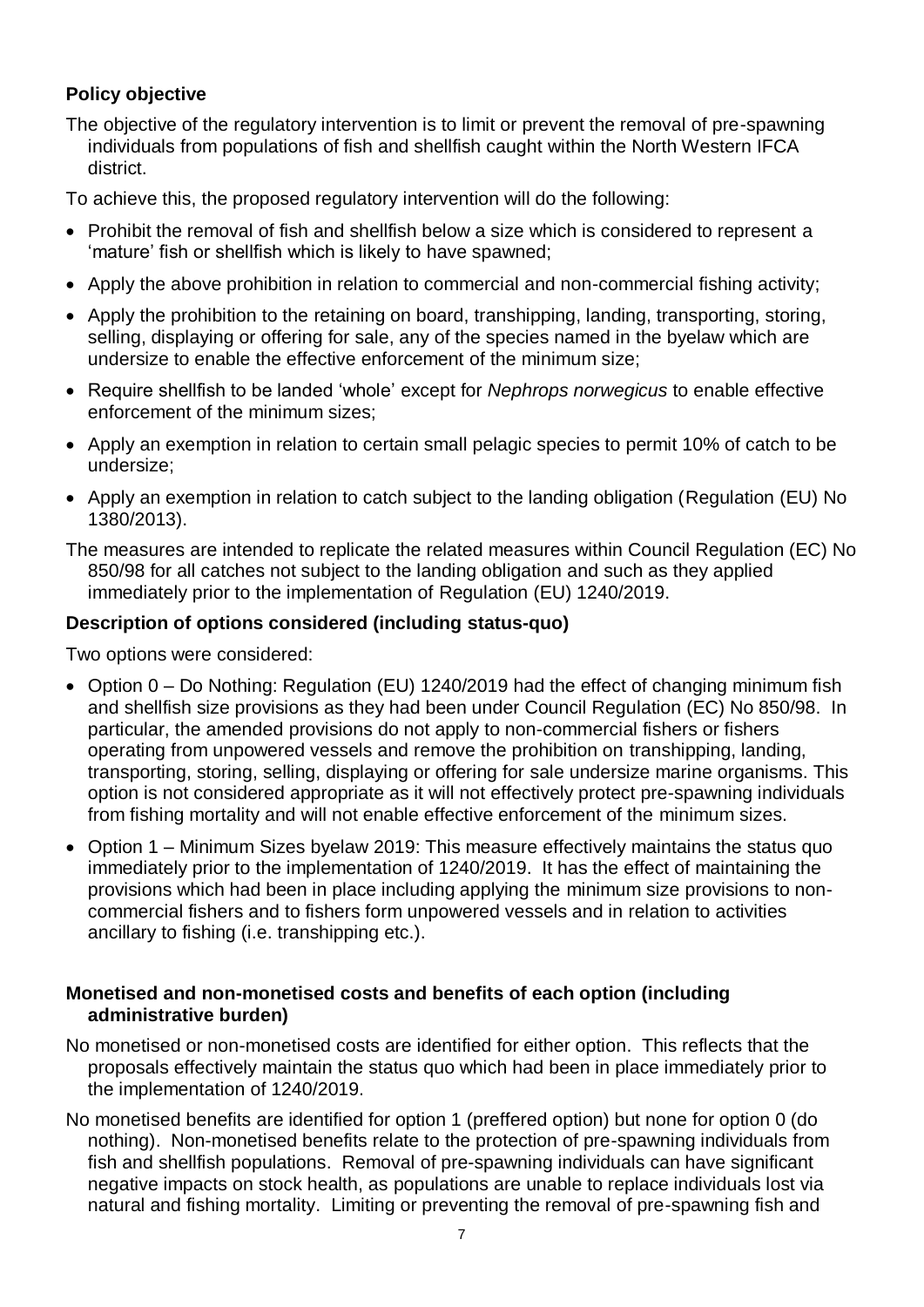shellfish will ensure healthier spawning stock biomass with direct benefits to commercial fishers and indirect benefits to non-commercial fishers and the related industry (i.e. tackle shops, charter vessels etc.). This will also be in keeping with obligations under the Marine Strategy Framework Directive, to ensure stocks are:

- 1. exploited sustainably consistent with high long-term yields
- 2. have full reproductive capacity in order to maintain stock biomass and;
- 3. the proportion of older and larger fish/shellfish should be maintained (or increased) being an indicator of a healthy stock.

*Limited impact of recreational fishing –* representation was made to the effect that recreational anglers are unlikely to have a 'significant' impact on fish and shellfish stocks for most stocks (possibly with the exception of bass and cod).

Whilst this may be the case for 'anglers', the byelaw's effect extends to all 'noncommercial' fishers, including for example, non-licenced fishers who deploy commercial style fishing gear such as nets. The Impact Assessment highlighted this distinction, setting out the potential impacts associated particular with non-commercial fishers using nets in estuaries and rivers for which there is currently no restrictions, save for the minimum sizes for fish and shellfish.

Lack of parity between commercial and recreational fishers – in support of the byelaw, the view was expressed that European Regulations do not reflect an 'equal playing field' between commercial and recreational anglers with minimum sizes being imposed on commercial fishers only. This was of particular concern in the context, in the opinion of the respondent, the EU measures were having a 'crippling' impact on local commercial fishers and particularly in relation to bass fishing.

*Unintentionally making it illegal to store / transport etc. catch within North Western IFCA district which was caught legally elsewhere* – the concern raised relates to where someone has in their posession a fish which is below the minimum size within the North Western IFCA district but which was caught elsewhere, where the minimum size is different and was therefore caught legally. Commerical vessels would be subject to similar MCRS. Whelks were highlighted however the size is on par with size in Wales.

*The minimum size of some species should be increased –* Representation was made to the effect that the current minimum sizes have only a limited effect in protecting prespawning individuals. As set out in the previous section, the limited timescale to replace the emergency byelaw effectively preclude Officers from undertaking a review of the current minimum sizes. This is to be reflected in longer-term workstreams, working collaboratively with other IFCAs.

*Introduction of sizes into areas-* In Cumbria there were no sizes for Turbot or Brill under 850/98 but were under Byelaw 19 in NWSFC, this byelaw extends the size for both into the Cumbrian area. Little fishing for these species has been identified commercially and where there was landing would be over the proposed sizes. Similarly sizes for winkles and Thornback Ray are extended into the Southern half of the district. Again it is not envisaged this will have an impact as there is minute levels of fishing for winkles and most Rays landed are over the proposed size.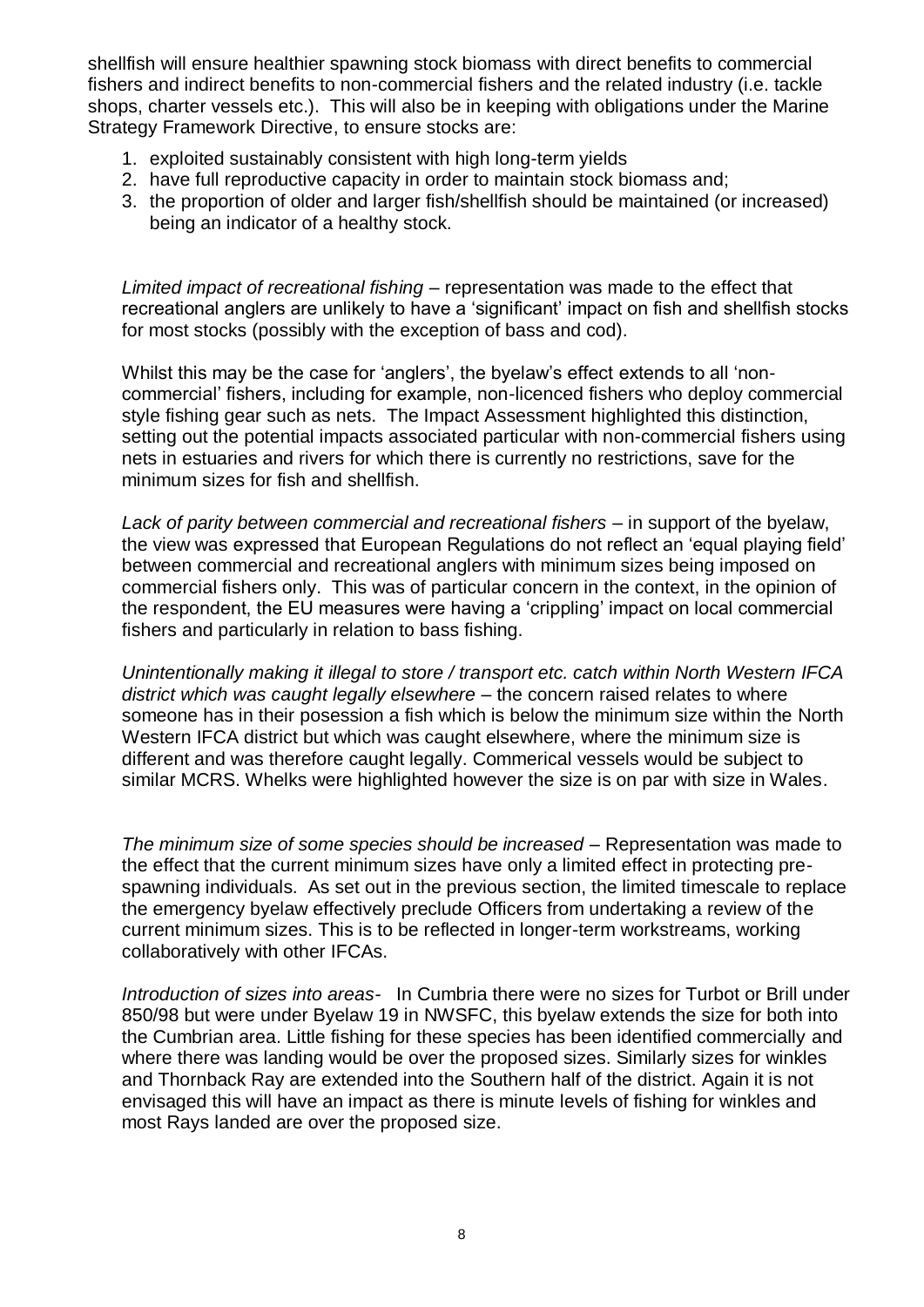### **Rationale and evidence that justify the level of analysis used in the IA**

Given that no impacts are identified form the proposed intervention, the level of analysis within the assessment is considered appropriate.

#### **Risks and assumptions**

- Minimum sizes set out in the byelaw will have a protective effect some of the minimum sizes set out in European legislation are thought to be below that which would be effective to limit or prevent the removal of pre-spawning individuals. Evaluating the effectiveness of the minimum sizes set internationally is beyond the scope of the current intervention.
- Impacts of using nets with inappropriate mesh sizes amendments made by 1240/2019 also remove the mesh size requirements on non-commercial fishers in relation to fishing with nets. Bycatch from fishing with nets can be significant and the incidental mortality of fish caught by nets can be significant. The proposed intervention does not implement mesh size requirements on non-commercial fishers (which was in place under Council Regulation (EC) 850/98) and as such, this poses a risk to fish stocks, particularly when fishing happens in rivers and estuaries, as a result of incidental mortality of pre-spawning individuals.

#### **Direct costs and benefits to business calculations**

None identified

#### **Wider impacts**

Non identified

#### **Potential trade implications**

Implications on trade are unknown. However, failing to evidence that fish and shellfish stocks are meeting the criteria of the Marine Strategy Framework Directive may have an impact on trade with European Countries after 2020 (deadline imposed by the directive to meet 'good environmental status'.

#### **Summary and preferred option and implementation plan**

The preferred option is to implement a byelaw which effectively replicates the minimum size provisions which were in place immediately prior to the implementation of 1240/2019 including their application to non-commercial fishing activity and in activities ancillary to fishing (including transporting, selling etc.).

Given that the proposed intervention is effectively maintaining the status quo, no specific implementation plan is required. North Western IFCA's engagement plan includes engagement with the non-commercial fishing industry who are broadly aware of the requirement to ensure fish met a minimum size. Commercial fishers are aware of the minimum size requirements.

North Western IFCA will publicise the byelaw on the North Western IFCA IFCA website and via social media platforms as well as engaging fishers on the ground during compliance activity.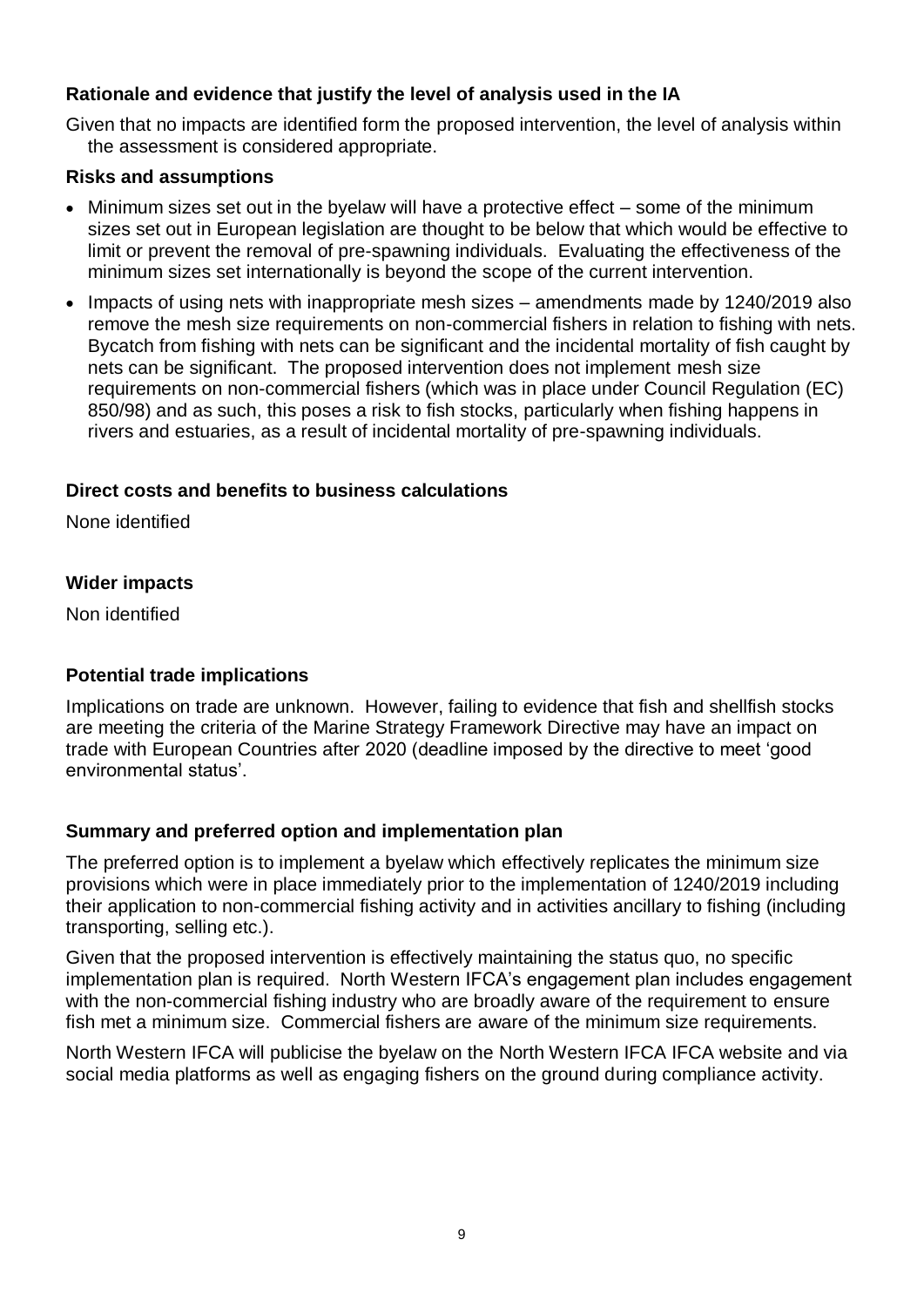#### **Assessment of proposed intervention in relation to the Marine Policy Statement.**

#### **Marine Plan: North Western Inshore Marine Plan**

| <b>Marine Plan</b><br><b>Policy</b> | <b>Policy Text</b>                                                                                                                                                                                                                                                                                                                                                                                                                                                                                                                                                                                                                                   | <b>Policy</b><br>screened in<br>or out from<br>assessment | <b>Assessment of plan policy</b>                                                                                                                                                                                                                                                                  |
|-------------------------------------|------------------------------------------------------------------------------------------------------------------------------------------------------------------------------------------------------------------------------------------------------------------------------------------------------------------------------------------------------------------------------------------------------------------------------------------------------------------------------------------------------------------------------------------------------------------------------------------------------------------------------------------------------|-----------------------------------------------------------|---------------------------------------------------------------------------------------------------------------------------------------------------------------------------------------------------------------------------------------------------------------------------------------------------|
| <b>Policy AQ1</b>                   | Within sustainable aquaculture development sites (identified through<br>research), proposals should demonstrate in order of preference:<br>a) that they will avoid adverse impacts on future aquaculture development<br>by altering the sea bed or water column in ways which would cause adverse<br>impacts to aquaculture productivity or potential<br>b) how, if there are adverse impacts on aquaculture development, they can<br>be minimised<br>c) how, if the adverse impacts cannot be minimised they will be mitigated<br>d) the case for proceeding with the proposal if it is not possible to minimise<br>or mitigate the adverse impacts | $\checkmark$                                              | Proposals will not impact on<br>aquaculture development.                                                                                                                                                                                                                                          |
| <b>Policy BIO1</b>                  | Appropriate weight should be attached to biodiversity, reflecting the need to<br>protect biodiversity as a whole, taking account of the best available<br>evidence including on habitats and species that are protected or of<br>conservation concern in the North West marine plans and adjacent areas<br>(marine, terrestrial).                                                                                                                                                                                                                                                                                                                    | $\sqrt{ }$                                                | The proposed byelaw will not impact on<br>biodiversity. The measures are<br>intended to reduce the likelihood of<br>impacts on stock sustainability of fish<br>and shellfish targeted by fishing<br>activity which will ultimately prevent<br>reduction in biodiversity (through<br>overfishing). |
| <b>Policy BIO2</b>                  | Where appropriate, proposals for development should incorporate features<br>that enhance biodiversity and geological interests.                                                                                                                                                                                                                                                                                                                                                                                                                                                                                                                      | $\sqrt{ }$                                                | Where the measures act to ensure<br>stock sustainability, they will have the<br>effect of enhancing biodiversity which<br>would otherwise be lost due to<br>overfishing.                                                                                                                          |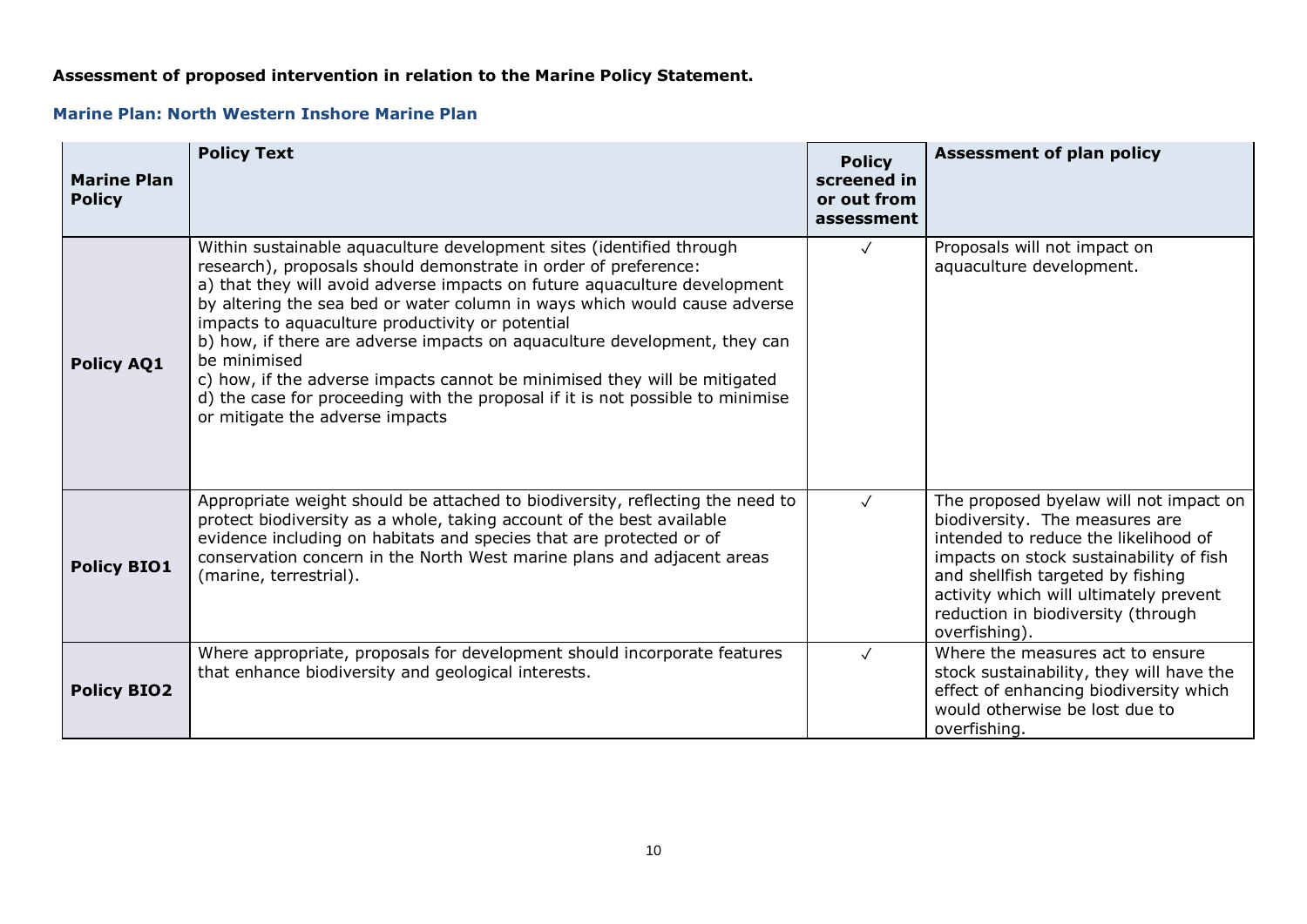| <b>Policy CC1</b>  | Proposals should take account of:<br>• how they may be impacted upon by, and respond to, climate change over<br>their lifetime and<br>• how they may impact upon any climate change adaptation measures<br>elsewhere during their lifetime<br>Where detrimental impacts on climate change adaptation measures are<br>identified, evidence should be provided as to how the proposal will reduce<br>such impacts. | $\checkmark$ | Preventing or limiting the removal of<br>pre-spawning individuals from<br>populations of fish and shellfish will<br>make such more resilient to negative<br>impacts of climate change.                                                                                                                                                                                               |
|--------------------|------------------------------------------------------------------------------------------------------------------------------------------------------------------------------------------------------------------------------------------------------------------------------------------------------------------------------------------------------------------------------------------------------------------|--------------|--------------------------------------------------------------------------------------------------------------------------------------------------------------------------------------------------------------------------------------------------------------------------------------------------------------------------------------------------------------------------------------|
| <b>Policy EC1</b>  | Proposals that provide economic productivity benefits which are additional<br>to Gross Value Added currently generated by existing activities should be<br>supported.                                                                                                                                                                                                                                            | $\sf X$      | No additional benefits are identified as<br>a result of the proposed byelaw as it<br>effectively maintains the protective<br>effect of measures which were in place<br>prior to an amendment of European<br>legislation. The proposals do make<br>negative impacts on economic<br>productivity as a result of impacts on<br>fish and shellfish stock sustainability<br>less likely.  |
| <b>Policy EC2</b>  | Proposals that provide additional employment benefits should be supported,<br>particularly where these benefits have the potential to meet employment<br>needs in localities close to the marine plan areas.                                                                                                                                                                                                     | $\mathsf{X}$ | No additional employments benefits<br>are identified as a result of the<br>proposed byelaw as it effectively<br>maintains the protective effect of<br>measures which were in place prior to<br>an amendment of European legislation.<br>The proposals do make negative<br>impacts on employment as a result of<br>impacts on fish and shellfish stock<br>sustainability less likely. |
| <b>Policy ECO1</b> | Cumulative impacts affecting the ecosystem of the North West marine plans<br>and adjacent areas (marine, terrestrial) should be addressed in decision-<br>making and plan implementation.                                                                                                                                                                                                                        | $\sqrt{ }$   | The proposed measures will support a<br>healthy marine habitat which in turn,<br>should have a benefit on the wider<br>ecosystem.                                                                                                                                                                                                                                                    |
| <b>Policy ECO2</b> | The risk of release of hazardous substances as a secondary effect due to<br>any increased collision risk should be taken account of in proposals that<br>require an authorisation.                                                                                                                                                                                                                               | $\checkmark$ | No additional collision risk identified as<br>a result of the proposed byelaw.                                                                                                                                                                                                                                                                                                       |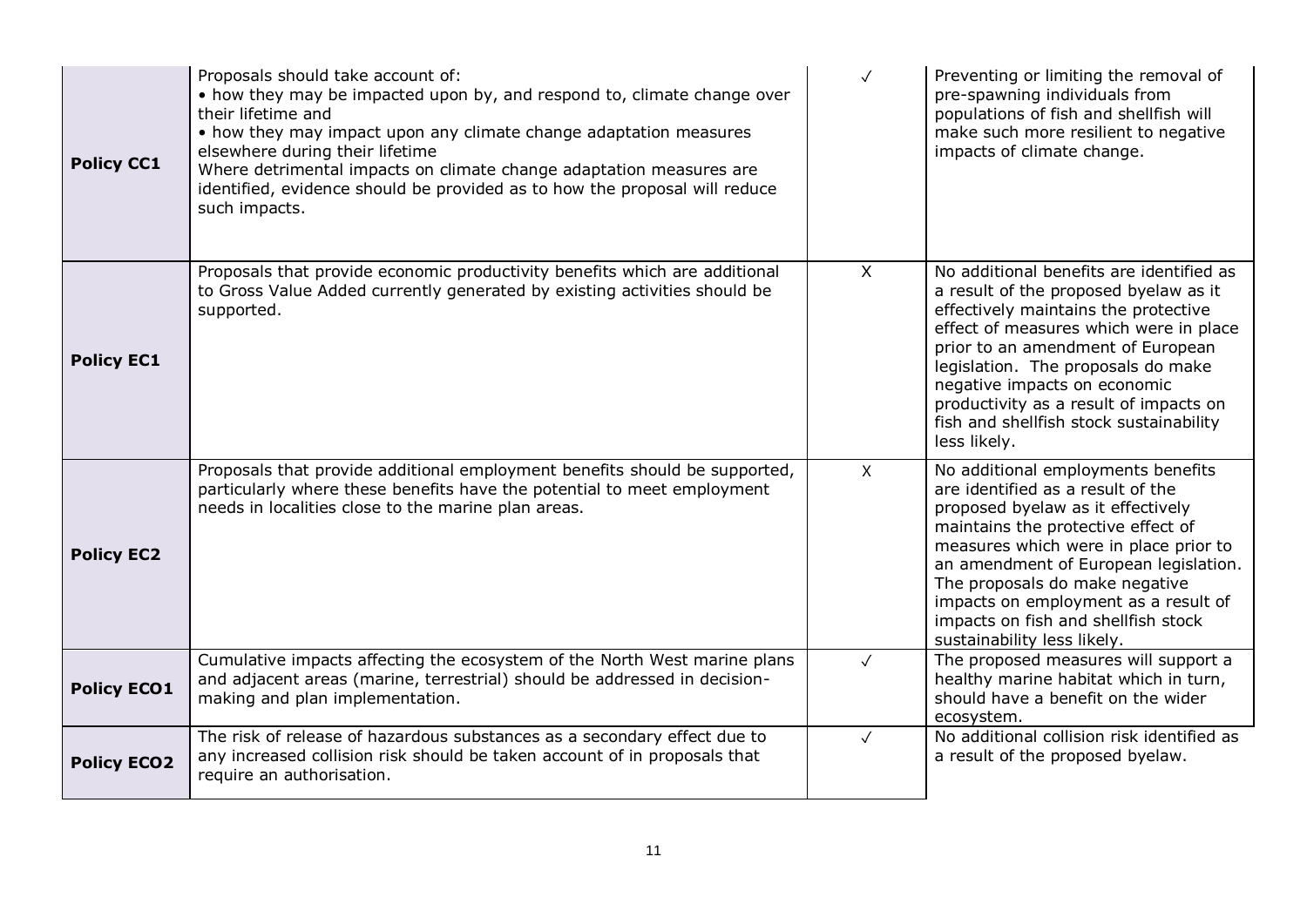| <b>Policy FISH1</b> | Within areas of fishing activity, proposals should demonstrate in order of<br>preference:<br>a) that they will not prevent fishing activities on, or access to, fishing<br>grounds<br>b) how, if there are adverse impacts on the ability to undertake fishing<br>activities or access to fishing grounds, they will minimise them<br>c) how, if the adverse impacts cannot be minimised, they will be mitigated<br>d) the case for proceeding with their proposal if it is not possible to<br>minimise or mitigate the adverse impacts                          | $\checkmark$ | The proposed byelaw will not impact on<br>fishing activities as they effectively<br>maintain the measures which were in<br>place immediately prior to an<br>amendment to European Legislation.      |
|---------------------|------------------------------------------------------------------------------------------------------------------------------------------------------------------------------------------------------------------------------------------------------------------------------------------------------------------------------------------------------------------------------------------------------------------------------------------------------------------------------------------------------------------------------------------------------------------|--------------|-----------------------------------------------------------------------------------------------------------------------------------------------------------------------------------------------------|
| <b>Policy FISH2</b> | Proposals should demonstrate, in order of preference:<br>a) that they will not have an adverse impact upon spawning and nursery<br>areas and any associated habitat<br>b) how, if there are adverse impacts upon the spawning and nursery areas<br>and any associated habitat, they will minimise them<br>c) how, if the adverse impacts cannot be minimised they will be mitigated<br>d) the case for proceeding with their proposals if it is not possible to<br>minimise or mitigate the adverse impacts                                                      | $\checkmark$ | The proposed measures will maintain a<br>protective effect on spawning and<br>nursery areas in so much as they will<br>prevent the removal of pre-spawning<br>fish and shellfish using these areas. |
| <b>Policy GOV3</b>  | Proposals should demonstrate in order of preference:<br>a) that they will avoid displacement of other existing or authorised (but yet<br>to be implemented) activities<br>b) how, if there are adverse impacts resulting in displacement by the<br>proposal, they will minimise them<br>c) how, if the adverse impacts resulting in displacement by the proposal,<br>cannot be minimised, they will be mitigated against or<br>d) the case for proceeding with the proposal if it is not possible to minimise<br>or mitigate the adverse impacts of displacement | $\checkmark$ | No adverse impacts identified.                                                                                                                                                                      |
| <b>Policy MPA1</b>  | Any impacts on the overall Marine Protected Area network must be taken<br>account of in strategic level measures and assessments, with due regard<br>given to any current agreed advice on an ecologically coherent network.                                                                                                                                                                                                                                                                                                                                     | $\checkmark$ | No impacts on the overall Marine<br>Protected Area network are identified.                                                                                                                          |